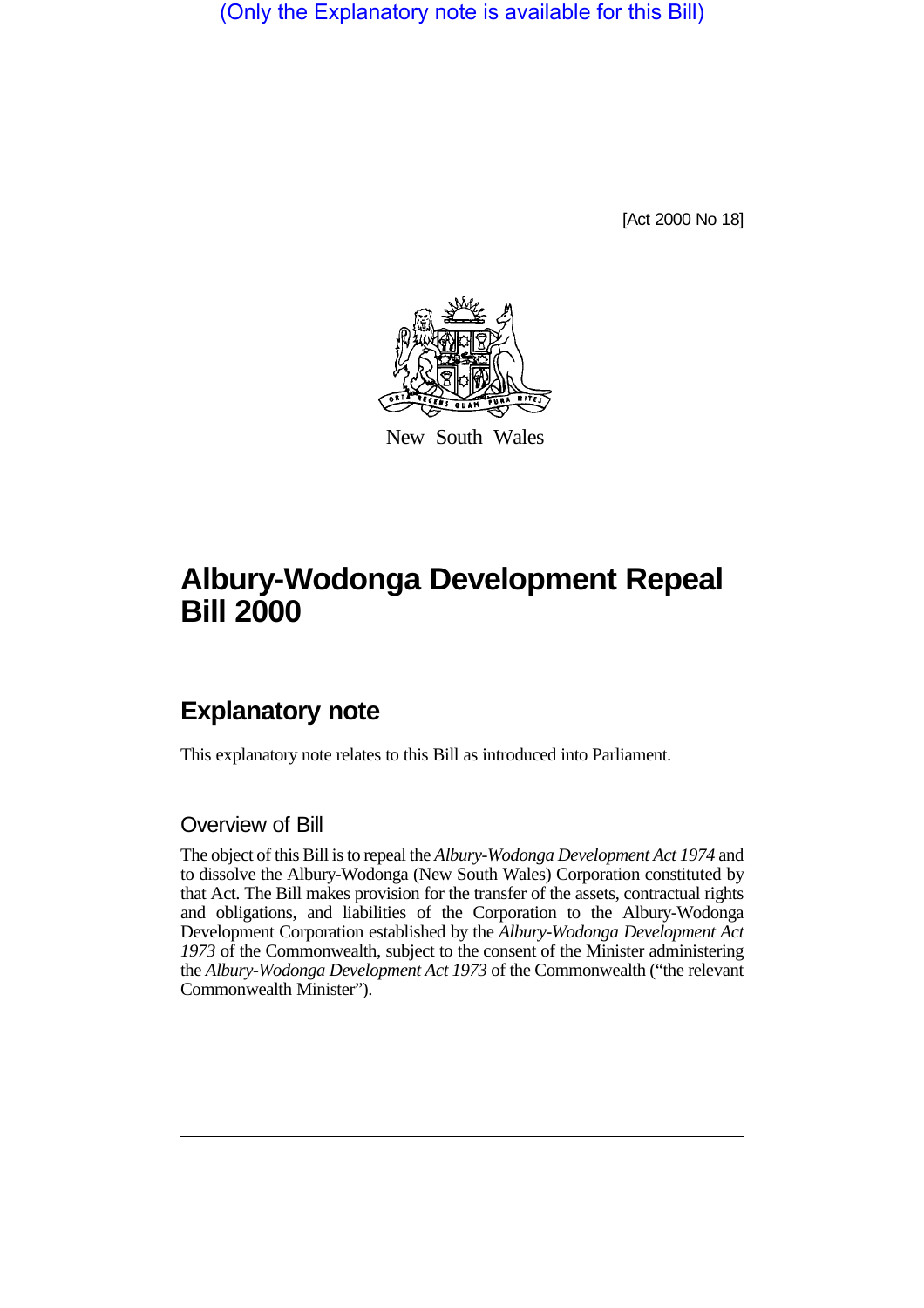Albury-Wodonga Development Repeal Bill 2000 [Act 2000 No 18]

Explanatory note

## Outline of provisions

**Clause 1** sets out the name (also called the short title) of the proposed Act.

**Clause 2** provides for the commencement of the proposed Act on a day or days to be appointed by proclamation.

**Clause 3** defines certain words and expressions used in the proposed Act.

**Clause 4** repeals the *Albury-Wodonga Development Act 1974*.

**Clause 5** dissolves the Albury-Wodonga (New South Wales) Corporation.

**Clause 6** provides that the members of the Corporation are to vacate office on the dissolution of the Corporation.

**Clause 7** transfers those assets of the Corporation that the relevant Commonwealth Minister has agreed to accept to the Albury-Wodonga Development Corporation established by the *Albury-Wodonga Development Act 1973* of the Commonwealth.

**Clause 8** transfers those contractual rights and obligations of the Corporation that the relevant Commonwealth Minister has agreed to accept to the Albury-Wodonga Development Corporation.

**Clause 9** transfers those liabilities of the Corporation that the relevant Commonwealth Minister has agreed to accept to the Albury-Wodonga Development Corporation.

**Clause 10** provides that the transfer of assets, contractual rights and obligations, and liabilities under clauses 7, 8 and 9 is not to be regarded as a wrongful act of the Corporation and does not give rise to any remedy against it.

**Clause 11** provides that any assets, contractual rights and obligations, and liabilities that are not transferred under clauses 7, 8 and 9 on or before the dissolution of the Corporation become assets, rights and obligations, and liabilities, of the Crown.

**Clause 12** provides that any references to the Corporation in any other laws or documents are to be construed as references to the Albury-Wodonga Development Corporation.

**Clause 13** relates to the entry into an agreement by the Commonwealth, New South Wales and Victoria for the termination of the Agreement (and the amendments to that Agreement) approved by the *Albury-Wodonga Development Act 1974*. The Minister administering the proposed Act is to table in each House of Parliament a